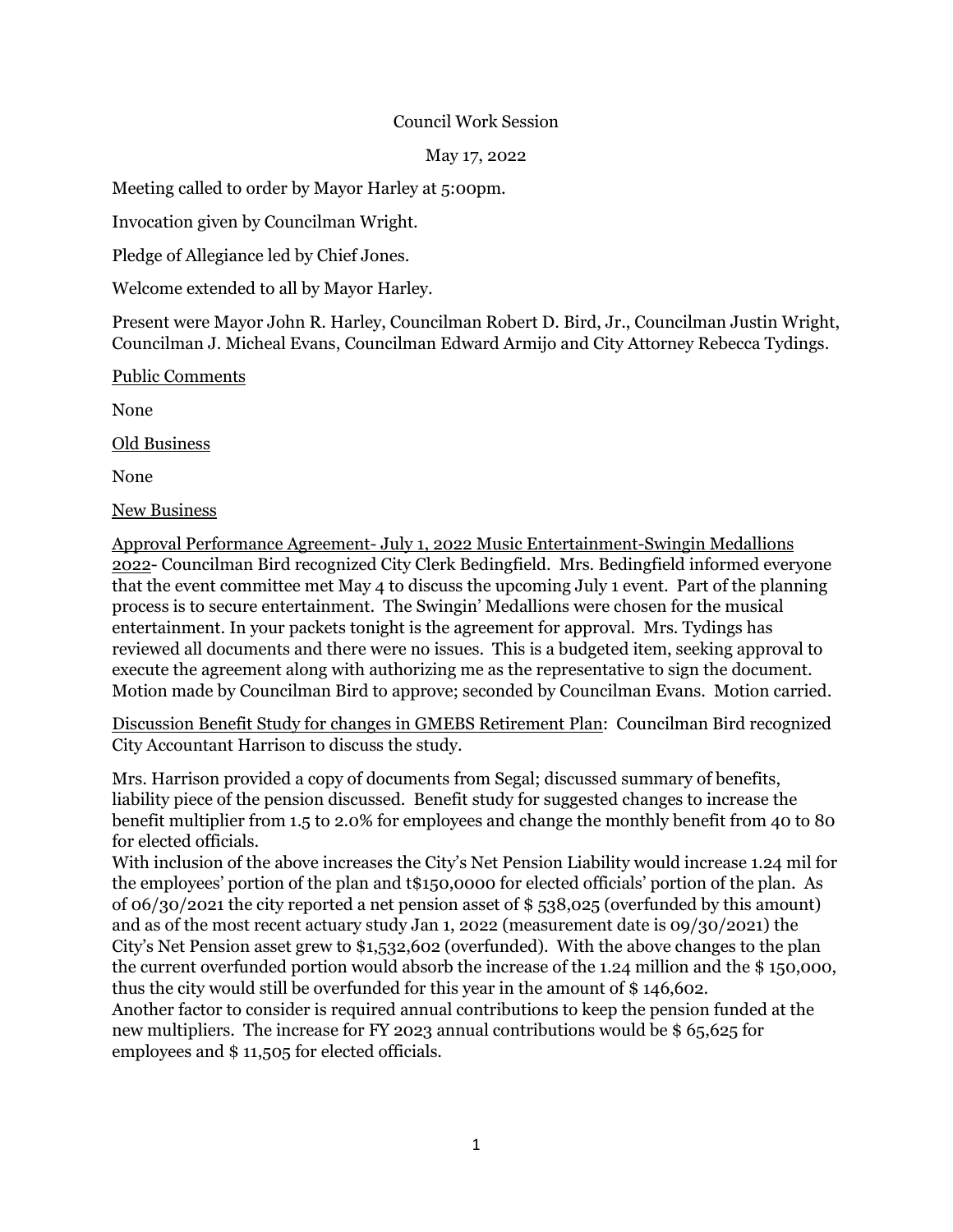Councilman Bird provided Mayor and Council retirement calculations. See below.

Retirement Calculations ‐ Regular Employees vs. Elected Officials-Regular Employees (not including Department Heads) Regular Employee Average Salary: \$41,850 Retirement Factor: 0.02 Retirement Benefit (annual) = Salary (average 5 highest years) x Retirement Factor x Years of Service. A 20‐year employee with a high‐five salary of \$50,000, the retirement benefit is: \$50,000 x 0.02 x 20 = \$ 20,000 annually or \$ 1,666.67 per month. A 20‐year employee with a high‐five salary of \$41,850, the retirement benefit is:  $$41,850 \times 0.02 \times 20 = $16,740$  annually or \$1,395 per month. Elected officials Currently receive \$40 per month per year of service. Mayor and Council requested that the benefit study measure the costs to increase benefit to \$80 per month per year of service For a 20-year elected official at the current \$40/month/year of service:

 $$40 x 20 = $800$  per month

For a 20-year elected official at the study rate of \$80/month/year of service:

 $$80 x 20 = $1,600$  per month

Recommendation from Councilman Bird not to increase the elected official's retirement to \$80/month/year of service. Stressing this is a part-time position, not a way to support ourselves. Stated for us to have the same retirement benefits as full time employees, believes excessive, recommends keeping it close to the 40, maybe increase \$5.00 to \$10.00. Recognized Councilman Evans.

Councilman Evans confirmed there had been some discussion, willing to increase benefit \$ 5.00 or \$ 10.00 dollars, not many part-time jobs that have a retirement benefit. Agrees does not see a need to increase, already received a salary increase January 1, 2020. Can't see a part time elected official being paid as much as a full-time employee, kind of excessive.

Councilman Bird stated there was no motion intended just a point of information, no controversy on the 2% for the increase. City Attorney Tydings informed all that staff does need some kind of guidance, so this can be adopted before end of June.

Councilman Bird recommended to others that in the next couple of weeks review, does not have a controversy with the employee's retirement benefit increase.

Motion made by Councilman Bird to amend retirement plan agreement revising regular employees changing retirement factor from 1.5% t0 2%; seconded by Councilman Evans. Motion carried.

Mrs. Tydings recommended at the very latest give guidance at the June  $7<sup>th</sup>$  regular council meeting. Mayor and Council agree.

## Comments from Council

Post 1 Councilman Bird, reminded everyone of farmer's market going on this weekend. Excited about food trucks coming as well, one of his favorite events. Encouraged all to come out.